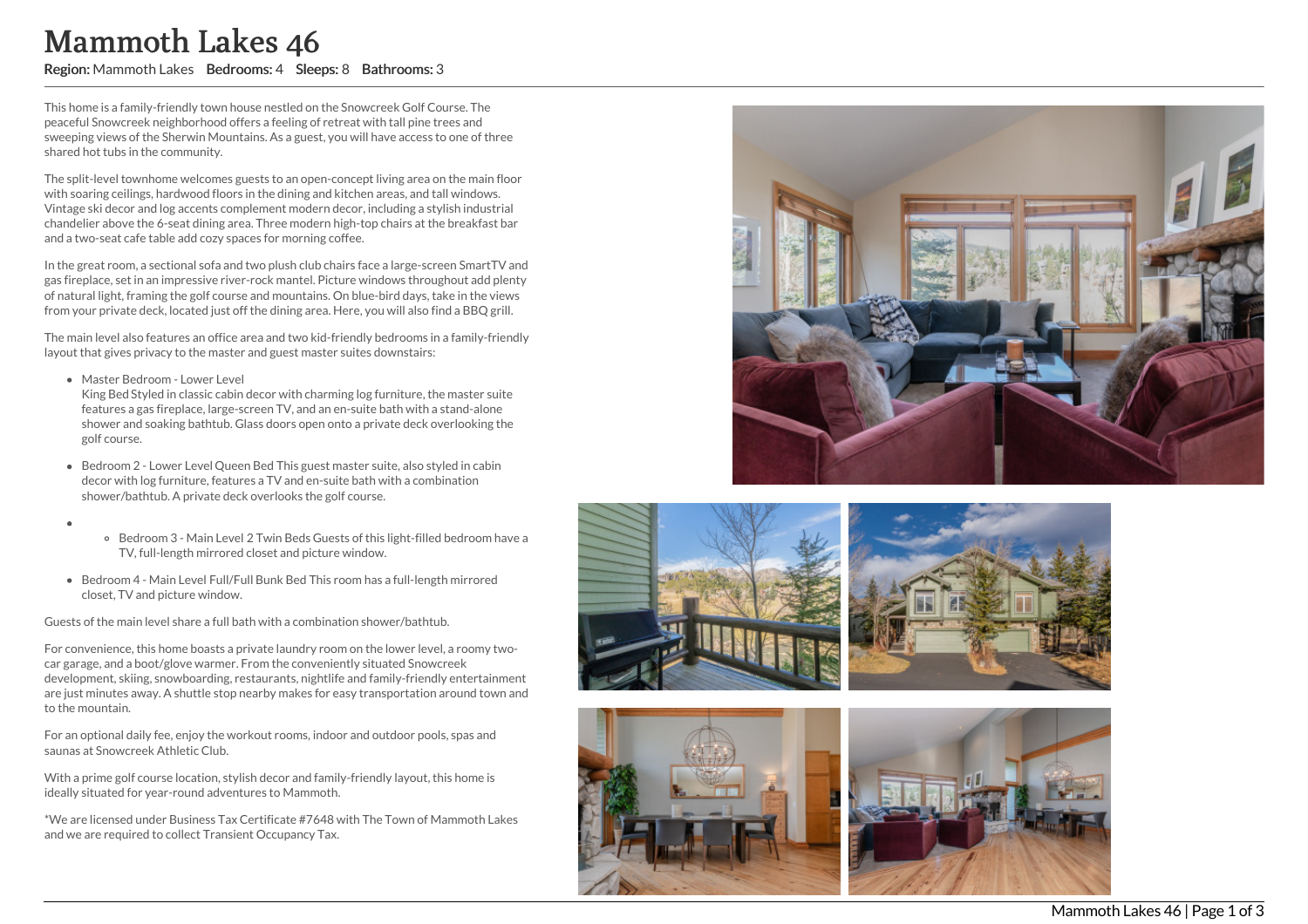





is.